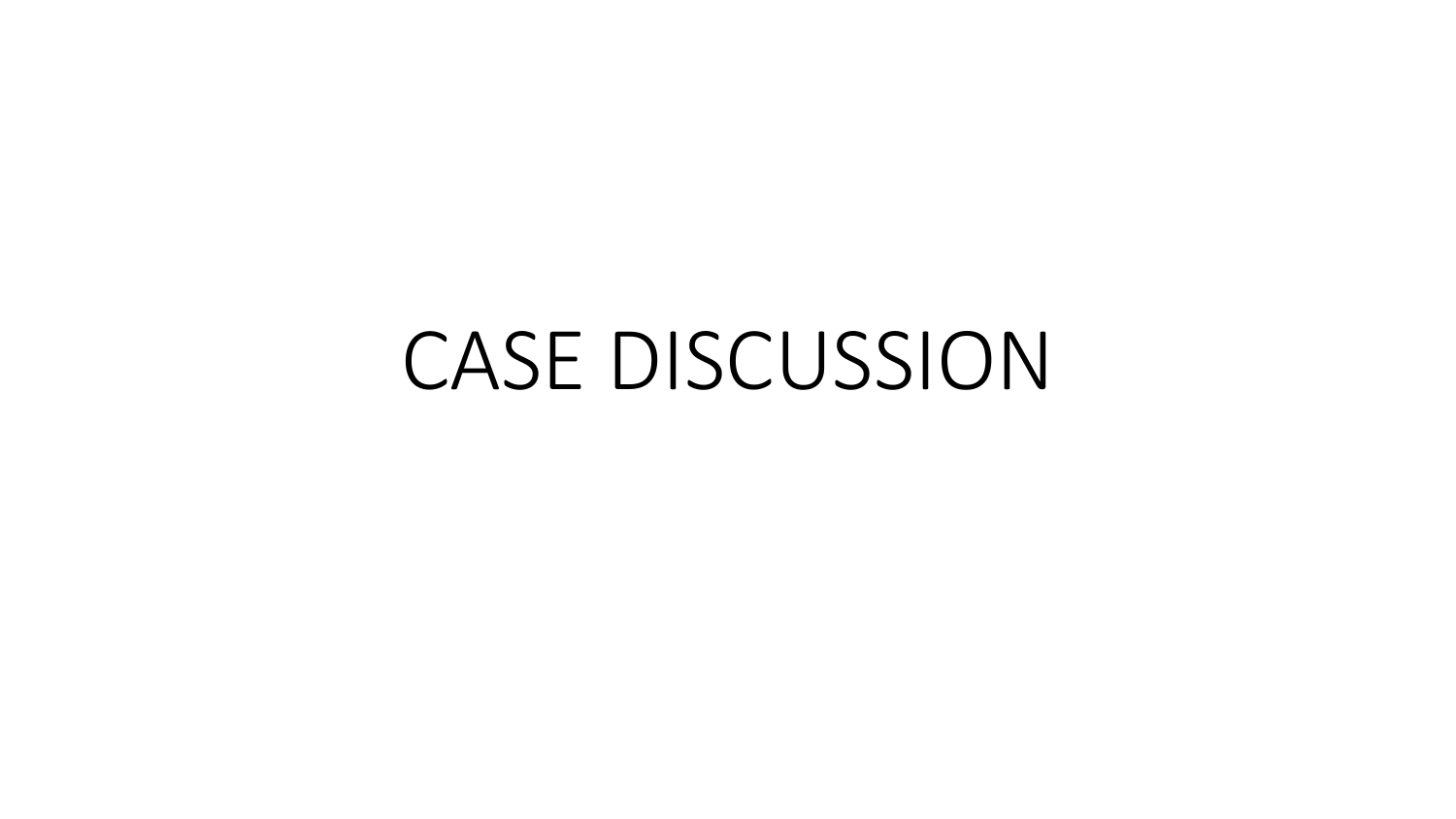## Patient details

- Mrs. R
- 48/F
- House Wife
- Mumbai
- Married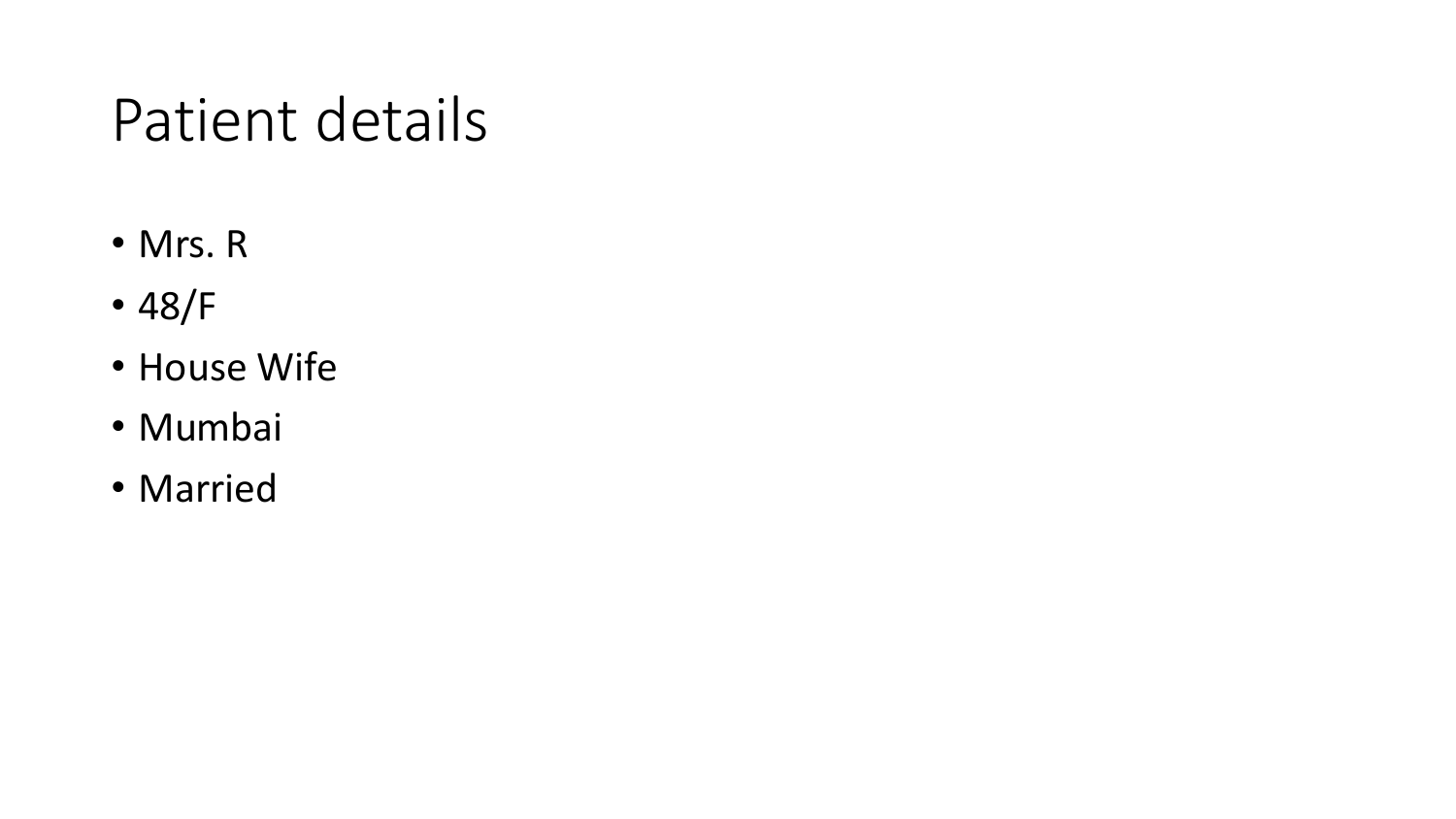## **History**

- Hypertension
- Ayurvedic medications for weight loss (  $\sim$  30 kgs )  $\rightarrow$  18 months  $\rightarrow$  2020-2021  $\rightarrow$  Stopped in May 2021
- Anemia  $\rightarrow$  June 2021  $\rightarrow$  menorrhagia  $\rightarrow$  Mirena inserted LFT deranged  $\rightarrow$  Bilirubin – 5/3.5 mg/dl  $\rightarrow$  normal
- Covid in I st week of January 2022
- Jaundice  $\rightarrow$  12/1/2022  $\rightarrow$  11.7 mg/dl
- 25/1/2022  $\rightarrow$  Abdominal distension  $\rightarrow$  USG  $\rightarrow$  Moderate hepatomegaly, Mild splenomegaly with minimal ascites
- 10/3/2022  $\rightarrow$  jaundice  $\hat{I} \rightarrow 13.1$  mg /dl  $\rightarrow$  USG  $\rightarrow$  liver nodular with moderate ascites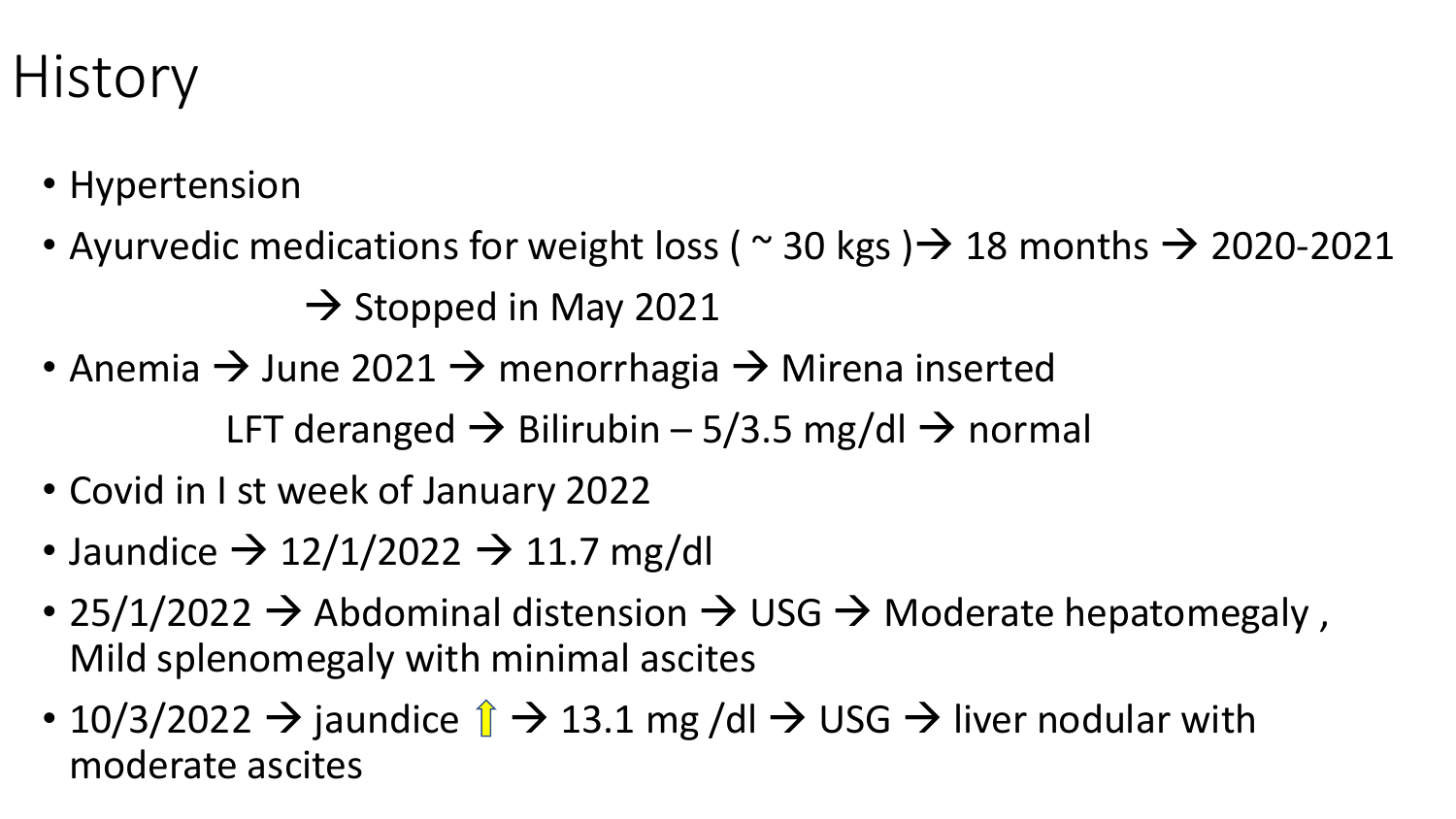#### Investigations

- HCV, Hbs Ag, HAV and HEV  $\rightarrow$  Neg
- Ferritin 269, Iron 17, TSI 9.4
- Peripheral smear Thrombocytopenia .no evidence of hemolysis
- Reticulocyte count 2
- ANA weakly positive (1:100)
- Coomb's test negative
- Autoimmune profile Neg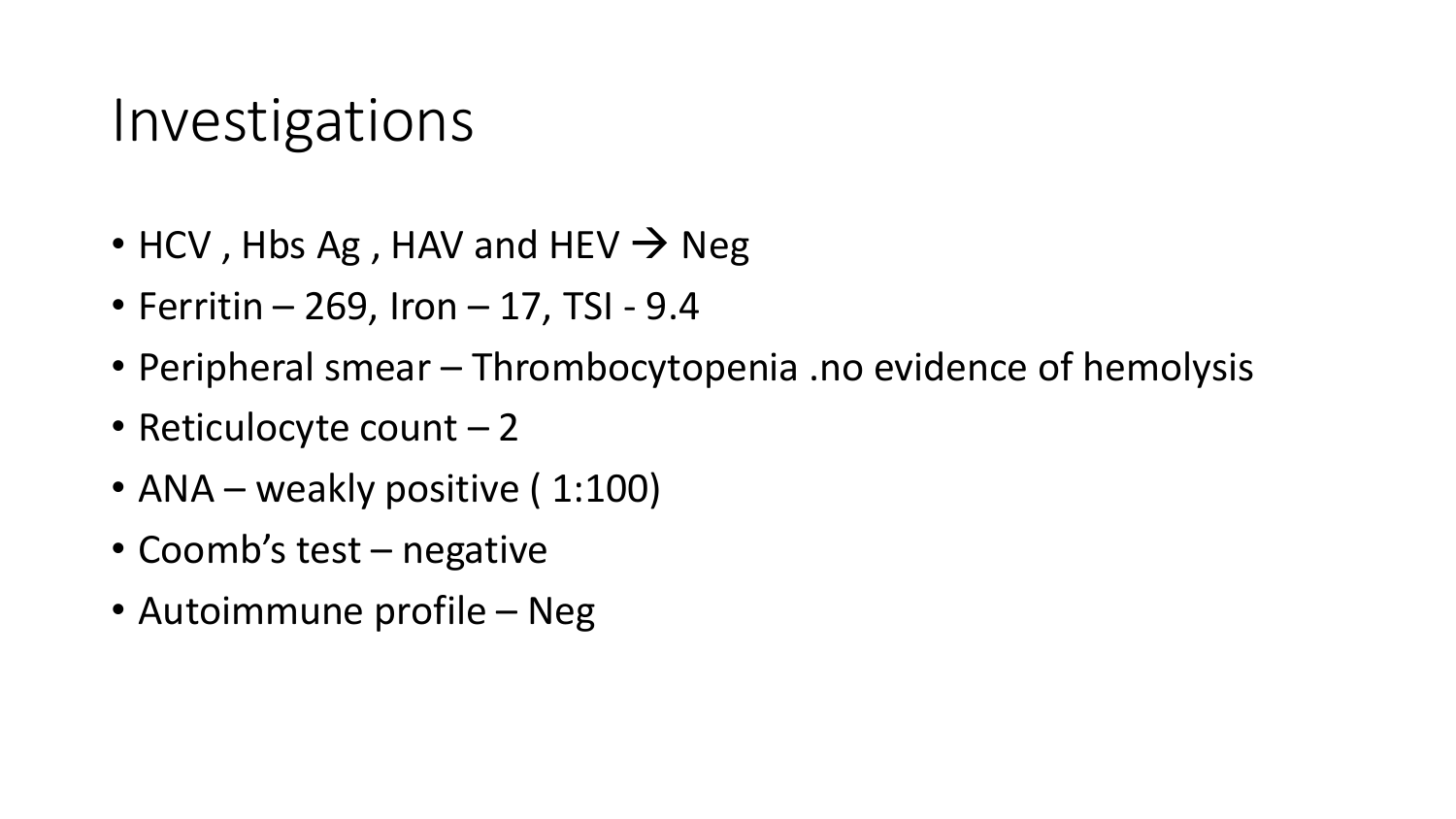# PHYSICAL EXAMINATION

- Conscious oriented
- Height : 153.3cm. Weight : 73.4 kg. BMI 31.2 kg/m<sup>2</sup>
- Icteric, Pale, Pedal edema +
- No Flaps
- P/A Hepatosplenomegaly , Flank dullness +
- Chest B/L Air entry equal
- CVS S1 S2 present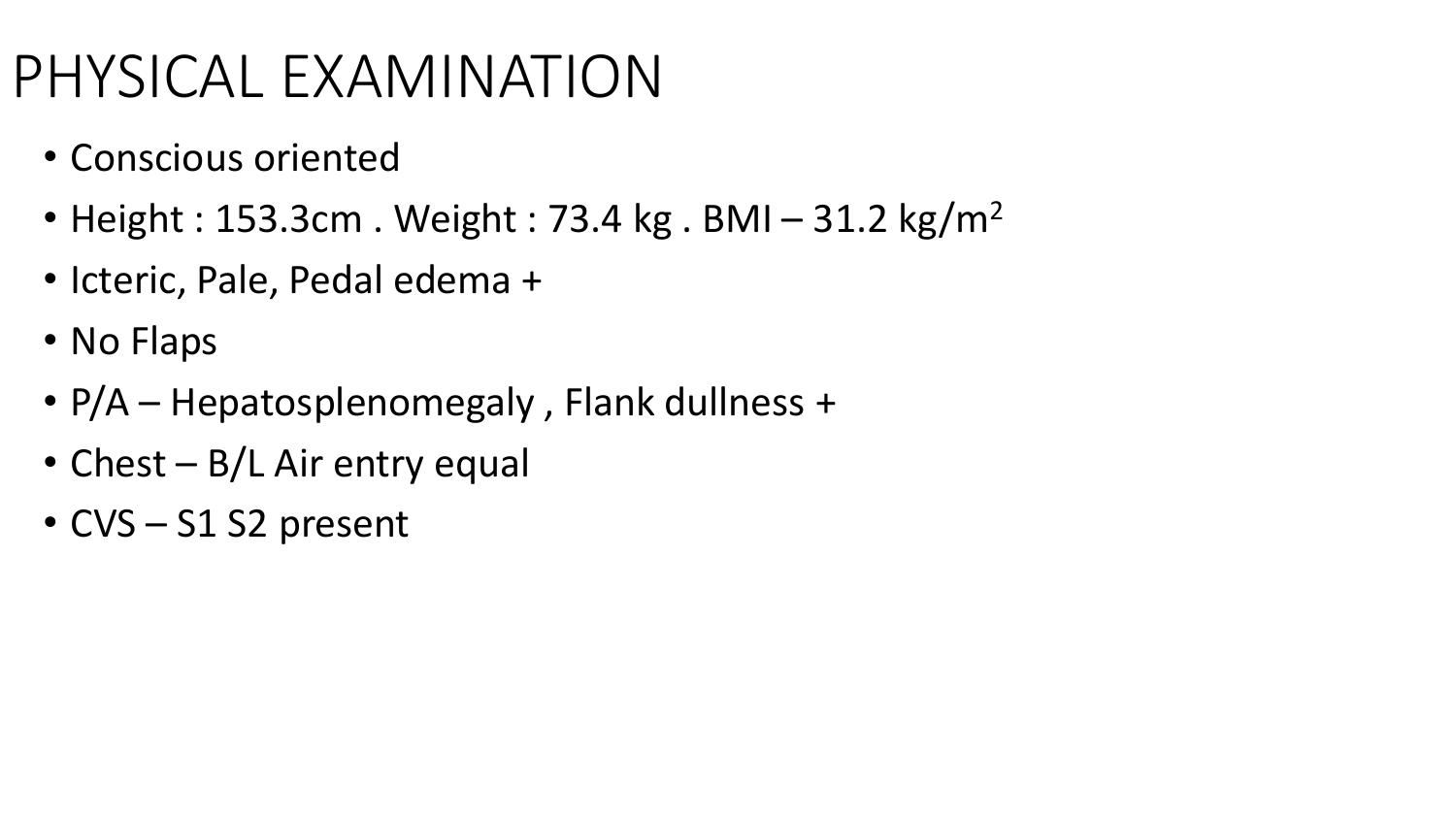CBC  $Hb - 8.1$  g/dl  $TC - 11.4 / mm3$ Plt – 90000 /mm3 RFT Urea – **69.9 mg/dl** Creatinine – 1.78 mg/dl Na – 117 meq/dl K – 3.39 meq/dl

• LFT Bilirubin – 12.3 – 9.9/2.4

AST/ALT - 97 / 30 Protein - 7.6 g/dl Alb - 3.18g/dl SAP - 139.2 U/l  $INR$  - 1.64 (21.7/13.4)

MELD Na  $-$  32 AARC -7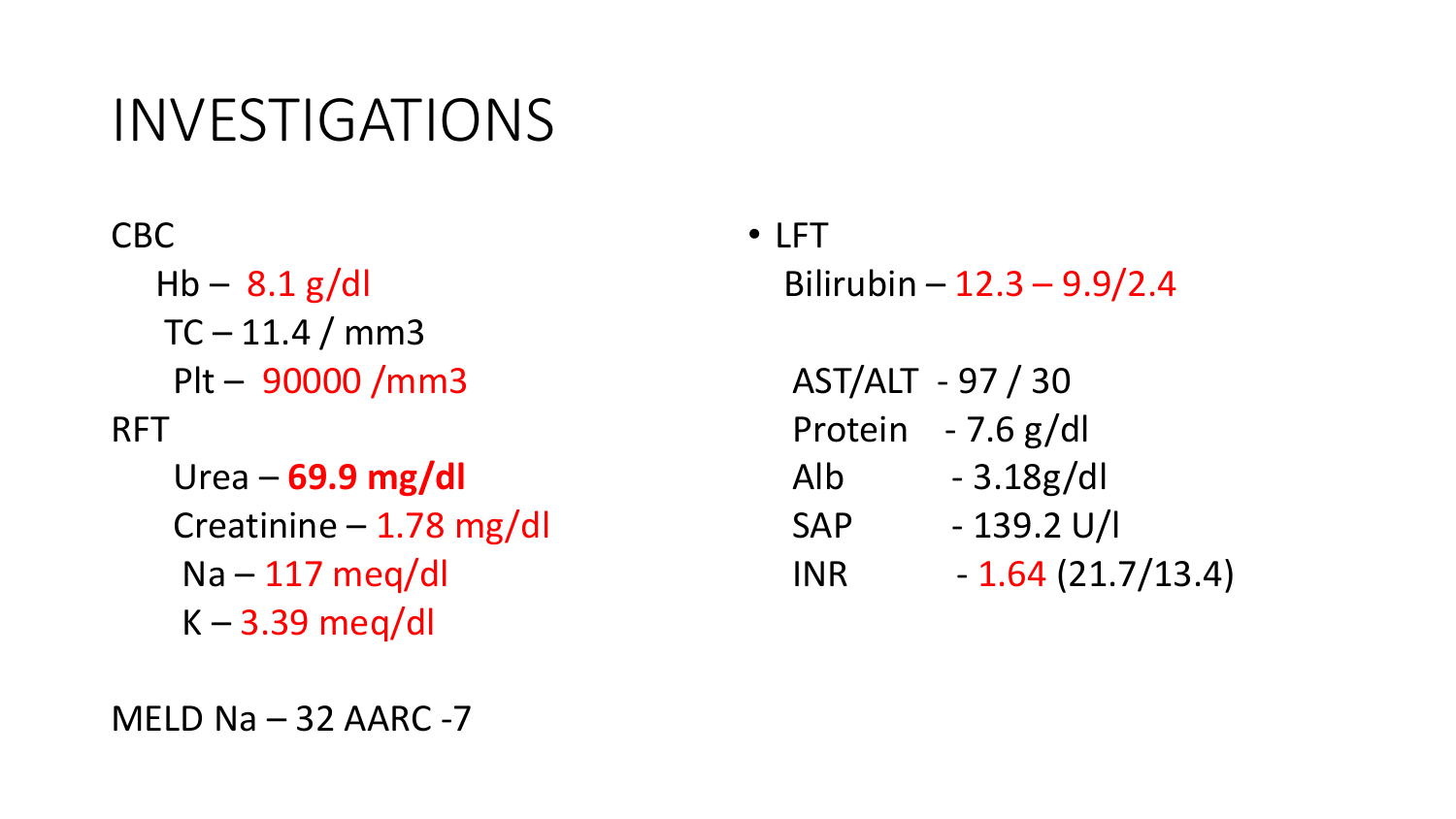- Ceruloplasmin 16
- Transferrin Saturation 80
- ASMA Negative
- Anti LKM Negative

OGD scopy - Congestive Gastropathy – S/P APC – Jan 2022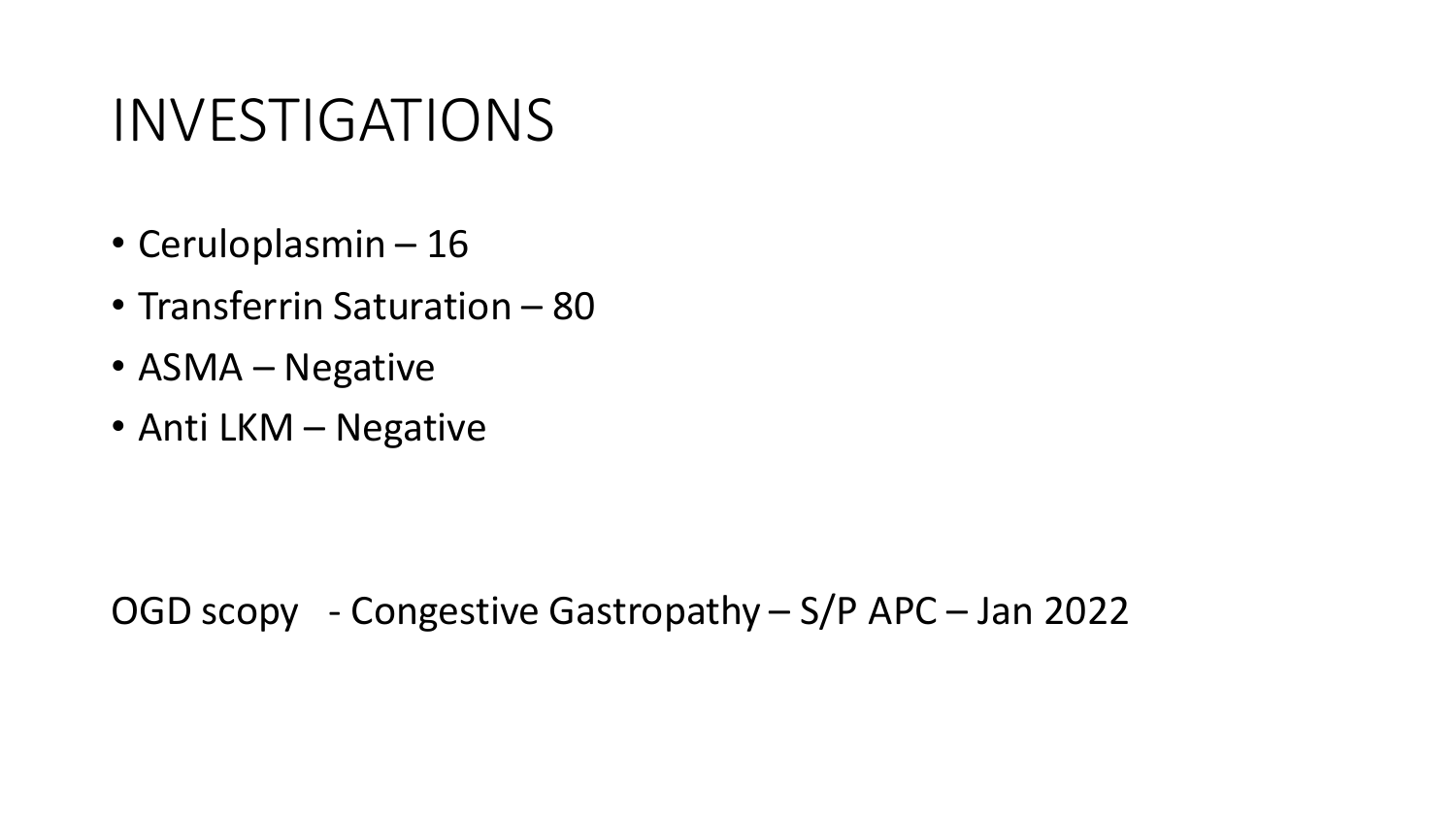| <b>Day</b>            | Day 0 | Day 3 | Day 5 |
|-----------------------|-------|-------|-------|
| <b>Parameters</b>     |       |       |       |
| Total Leucocyte Count | 11.4  | 10.54 | 13.07 |
| <b>Bilirubin</b>      | 10.7  | 12.3  | 11.2  |
| <b>INR</b>            | 1.77  | 1.64  | 1.78  |
| Sodium                | 117   | 126   | 135   |
| Creatinine            | 1.78  | 1.27  | 0.93  |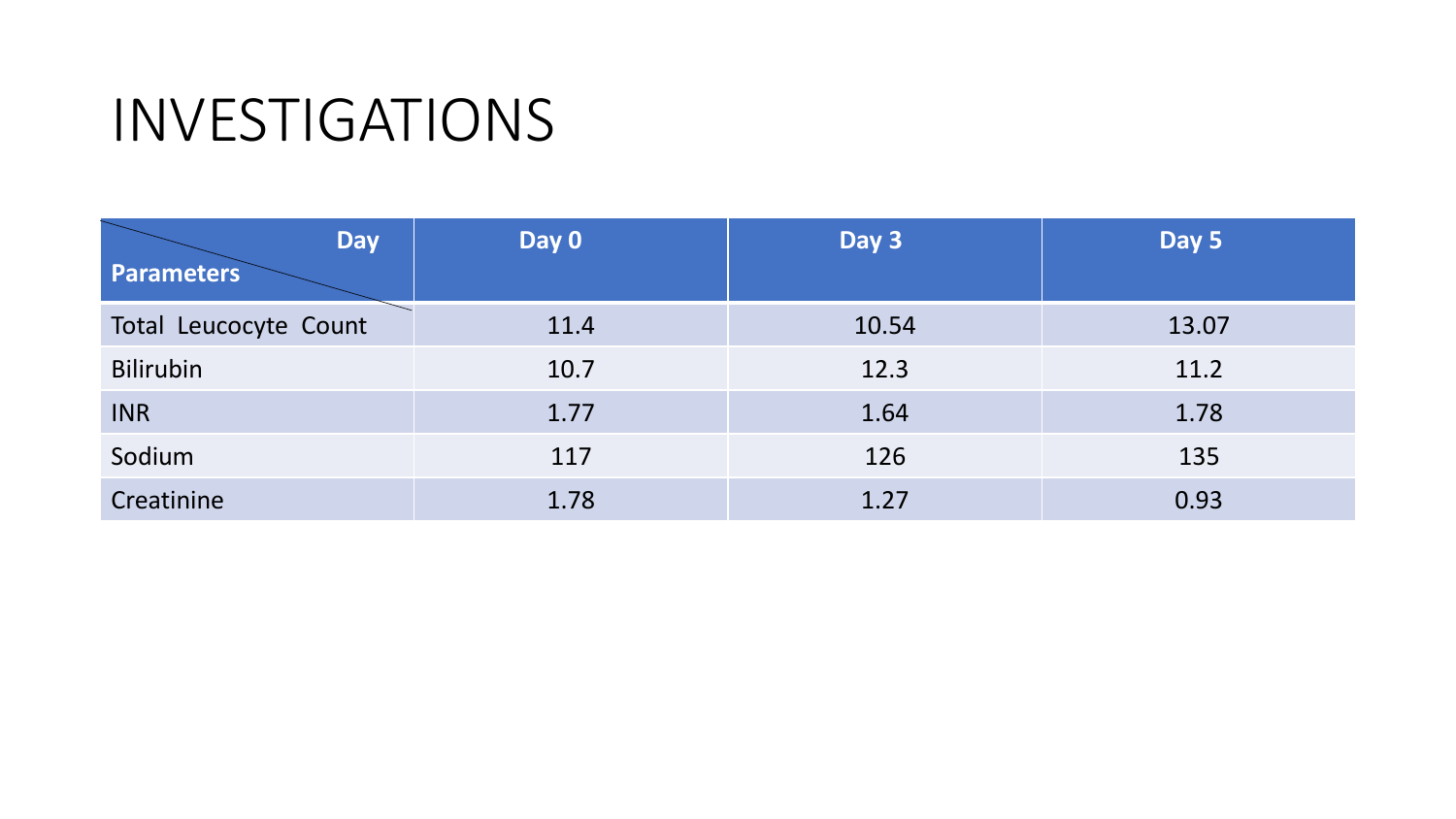- Blood Culture Negative
- Urine Culture Negative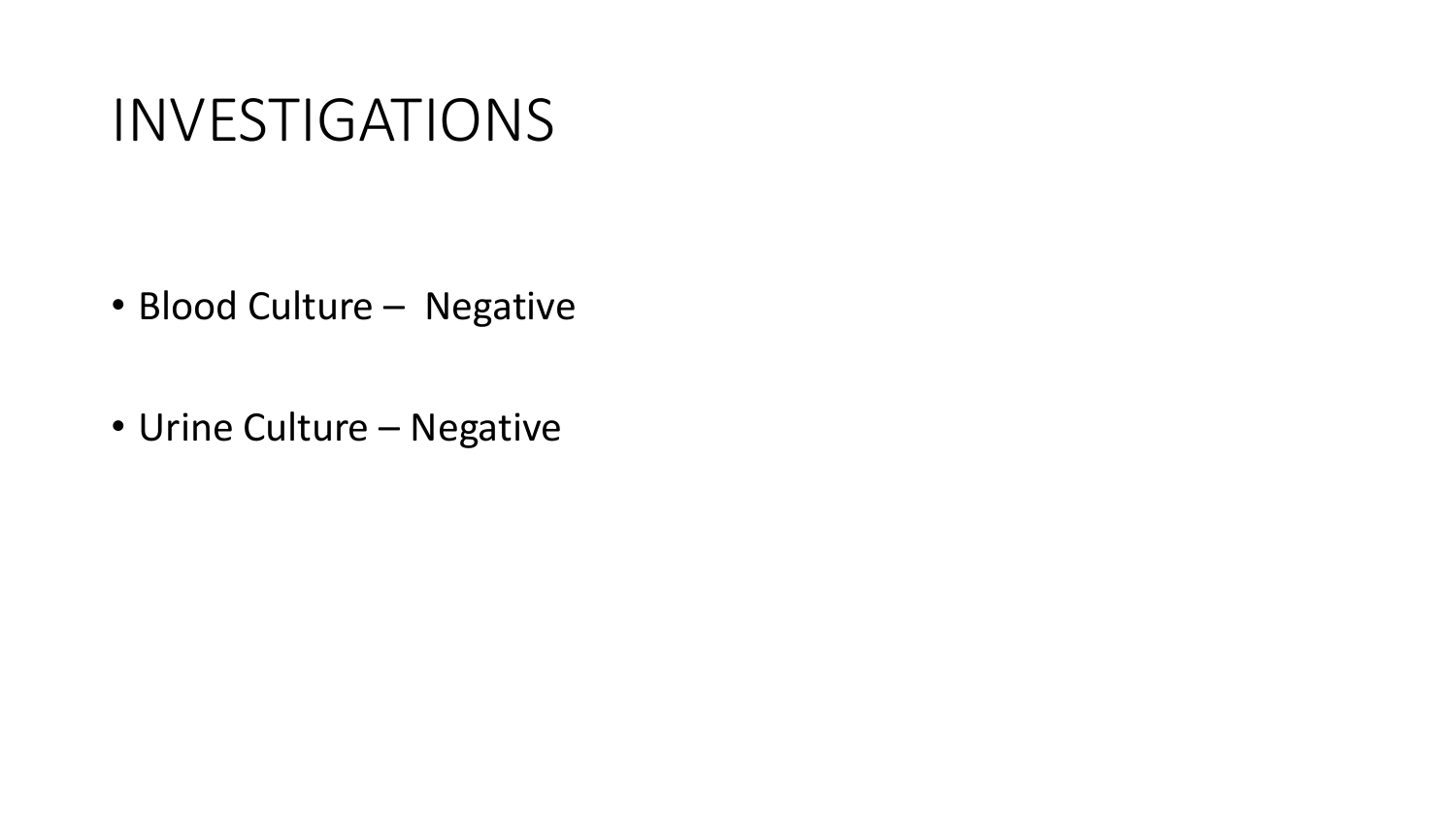# IMAGING

- USG Abdomen Chronic Parenchymal Liver Disease with patent portal vein . No Lesions. Moderate Ascites. Splenomegaly
- CECT Abdomen Hepatomegaly 22cm . Surface nodularity + Spleen enlarged – 13.5 cm Mild ascites + .Portal vein – patent

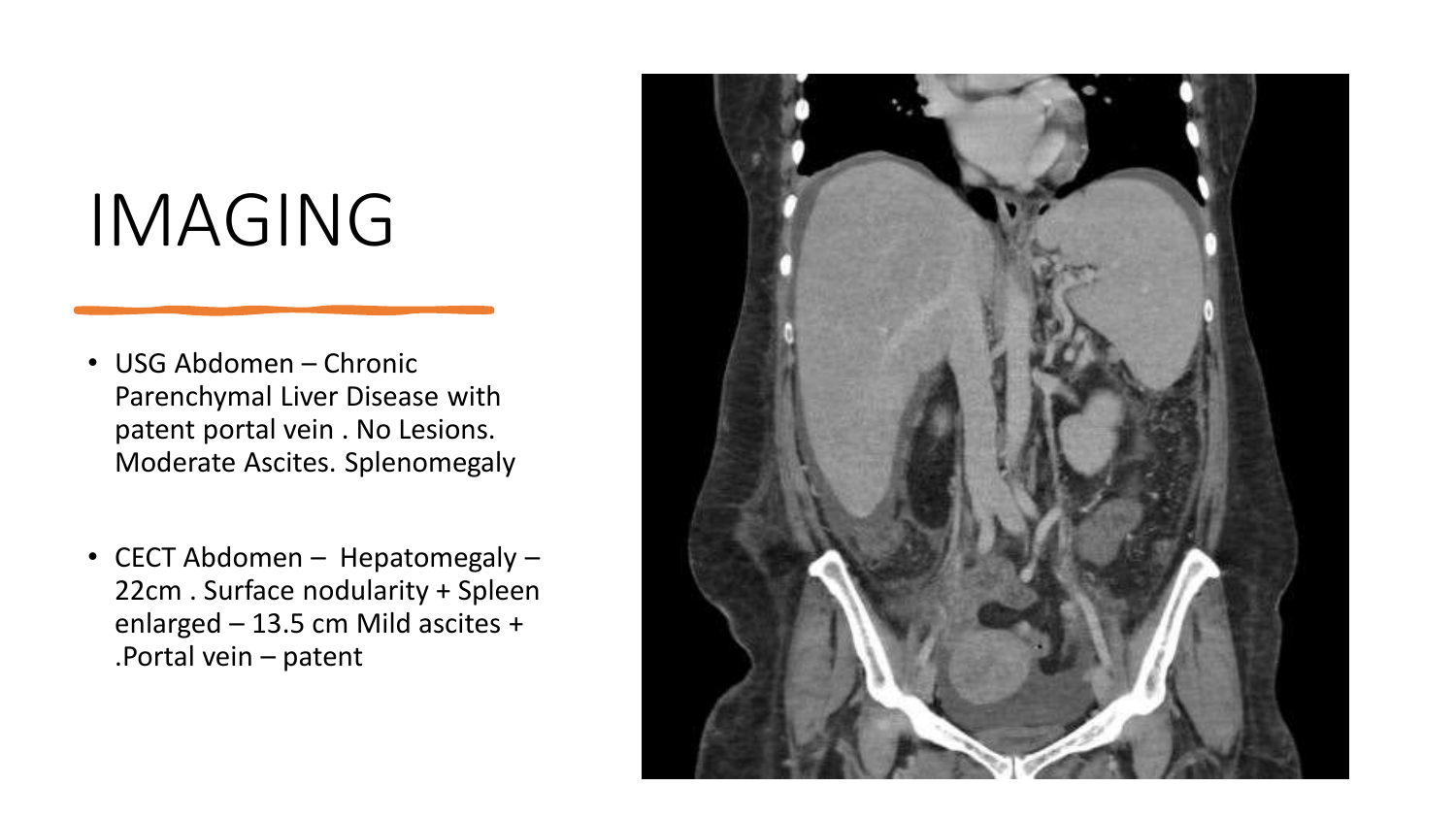#### DIAGNOSIS

- Acute on chronic liver failure, AARC ACLF score 5, Grade I
- Chronic liver disease ? NASH / ?Autoimmune, CTP C(10/15),  $MELD - Na - 23$
- Acute insult ? COVID / ? DILI
- Pre renal AKI